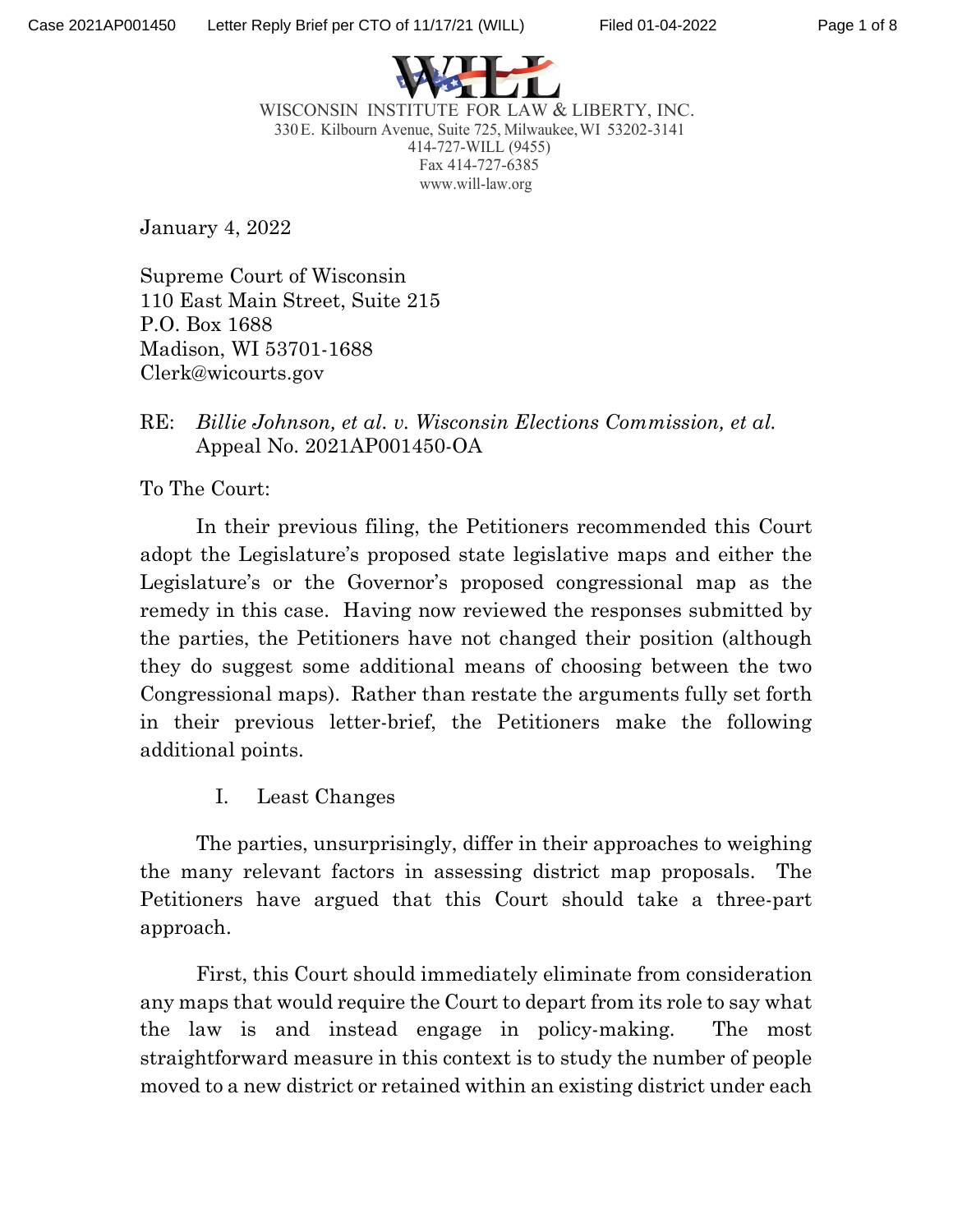proposal. Assuming the remaining maps are otherwise lawful, the outliers—those that engage in a much greater degree of disruption in remedying the existing malapportionment of Wisconsinites—are clearly asking this Court to do more than simply resolve legal deficiencies.

Second, of the maps that clear this threshold, this Court should determine which best accomplish the task at hand, namely ensuring equally-populated districts.

Third, performance with respect to other constitutionallymandated requirements provides any tiebreaker.

Some parties seek to portray their maps as superior by presenting a different hierarchy of relevant parameters. Most notably, the Citizen Mathematicians and Scientists criticize the parties for treating "the least-change principle" as "a standalone legal requirement" "privileged . . . over nearly all other considerations." Citizens' Resp. Br. 4-5.

It is obvious why the Citizens are uncomfortable with leastchange. Their legislative maps move more Wisconsinites across districts than anyone else—by far. In the case of the Senate, the Citizens move *almost a million more people* than the map that moves the fewest (the Legislature's). Gimpel Resp. Rep. ("Gimpel Rep.") 5-6. That is inexcusable. And the Citizens do not receive much bang for their buck. On the preeminent measure, population deviation, they score only 0.02% better than the Legislature on the Assembly and 0.07% better on the Senate.

The Citizens misunderstand least-change. It is based on "[t]he constitutional confines of [the Court's] judicial authority" and thus is most certainly a standalone legal requirement. *Johnson v. Wisconsin Elections Comm'n*, 2021 WI 87, ¶64. Put simply, the Court will not "tread[] further than necessary to remedy [the] current legal deficiencies" of the existing maps, the same as it would act in any other case. *Id.* It is obvious from the submission of parties that span the spectrum of political interests—the Legislature, the Governor, the BLOC Intervenors, Senator Bewley—that remedial maps are available that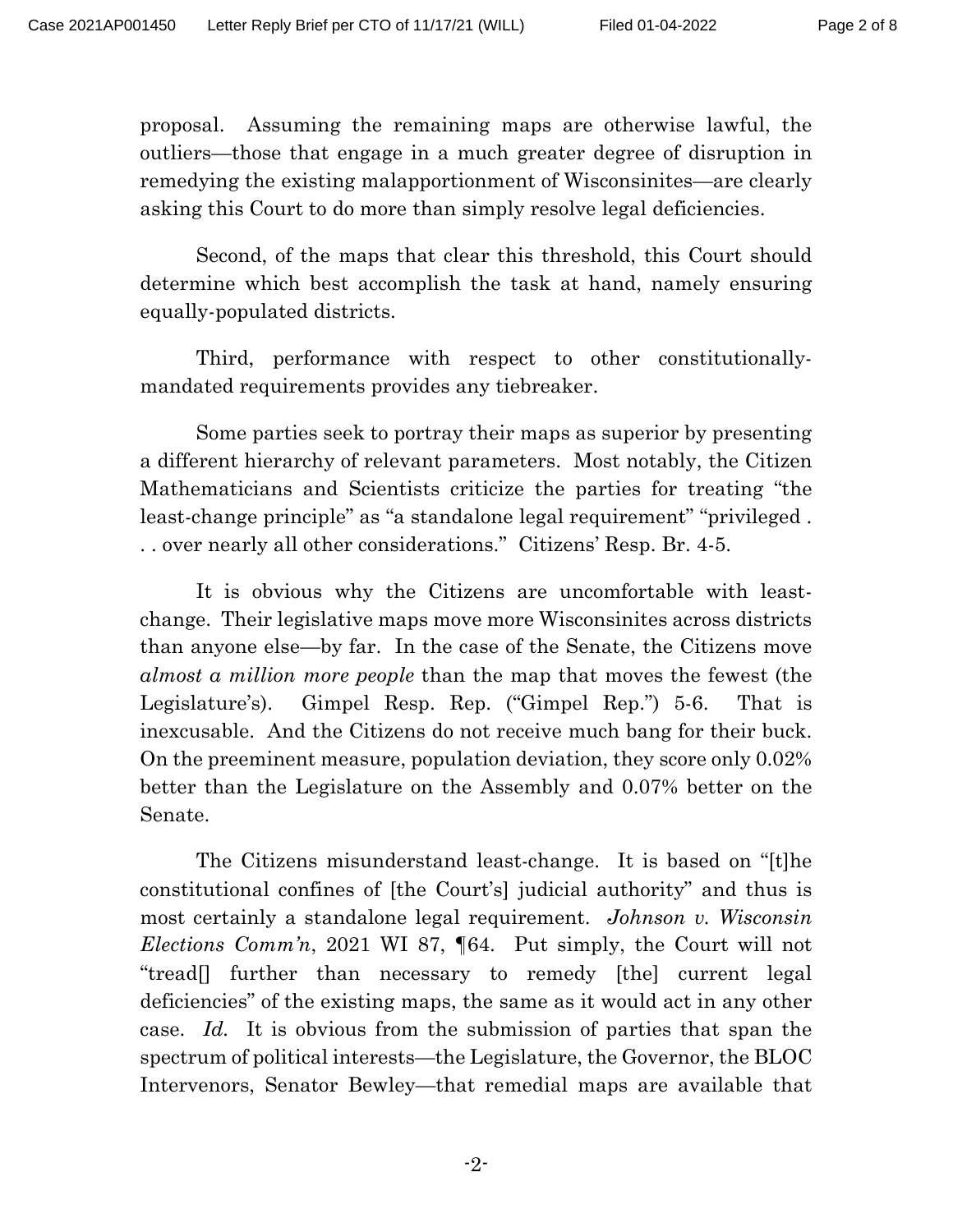move only a fraction of the number of Wisconsinites that the Citizen (and Hunter) maps would move. These latter maps thus push the Court out of the realm of law-declaration and into the realm of law-creation and cannot be accepted.

II. Voting Rights Act

It is apparent that the requirements of the Voting Rights Act could be determinative in this case as to which map is selected. But the VRA is not a freestanding warrant to maximize the number of majority minority districts or a scale on which one can do "better" or "worse." If it is violated, then that violation requires a remedy. If it has not, it drops out as a consideration. The Petitioners have argued that to the extent the VRA does not *require* the creation of additional districts, whether to create such districts is a policy decision that should be left to the political branches under this Court's least-changes approach. *See, e.g.*, *Johnson*, 2021 WI 87, ¶64. Indeed, even more than this, absent some legal compulsion or prohibition, using race to draw district lines creates grave constitutional concerns. *Shaw v. Hunt*, 517 U.S. 899, 907 (1996) ("[S]trict scrutiny applies when race is the 'predominant' consideration in drawing the district lines such that 'the legislature subordinate[s] traditional race-neutral districting principles . . . to racial considerations.'" (quoting *Miller v. Johnson*, 515 U.S. 900, 916 (1995) (alteration in original)).

Nor are the requirements of the Voting Rights Act as easily triggered as some parties have suggested. The Supreme Court of the United States recently observed the following with respect to § 2 of the Voting Rights Act:

The key requirement is that the political processes leading to nomination and election (here, the process of voting) must be "equally open" to minority and non-minority groups alike, and the most relevant definition of the term "open," as used in § 2(b), is "without restrictions as to who may participate," Random House Dictionary of the English Language 1008 (J. Stein ed. 1966), or "requiring no special status,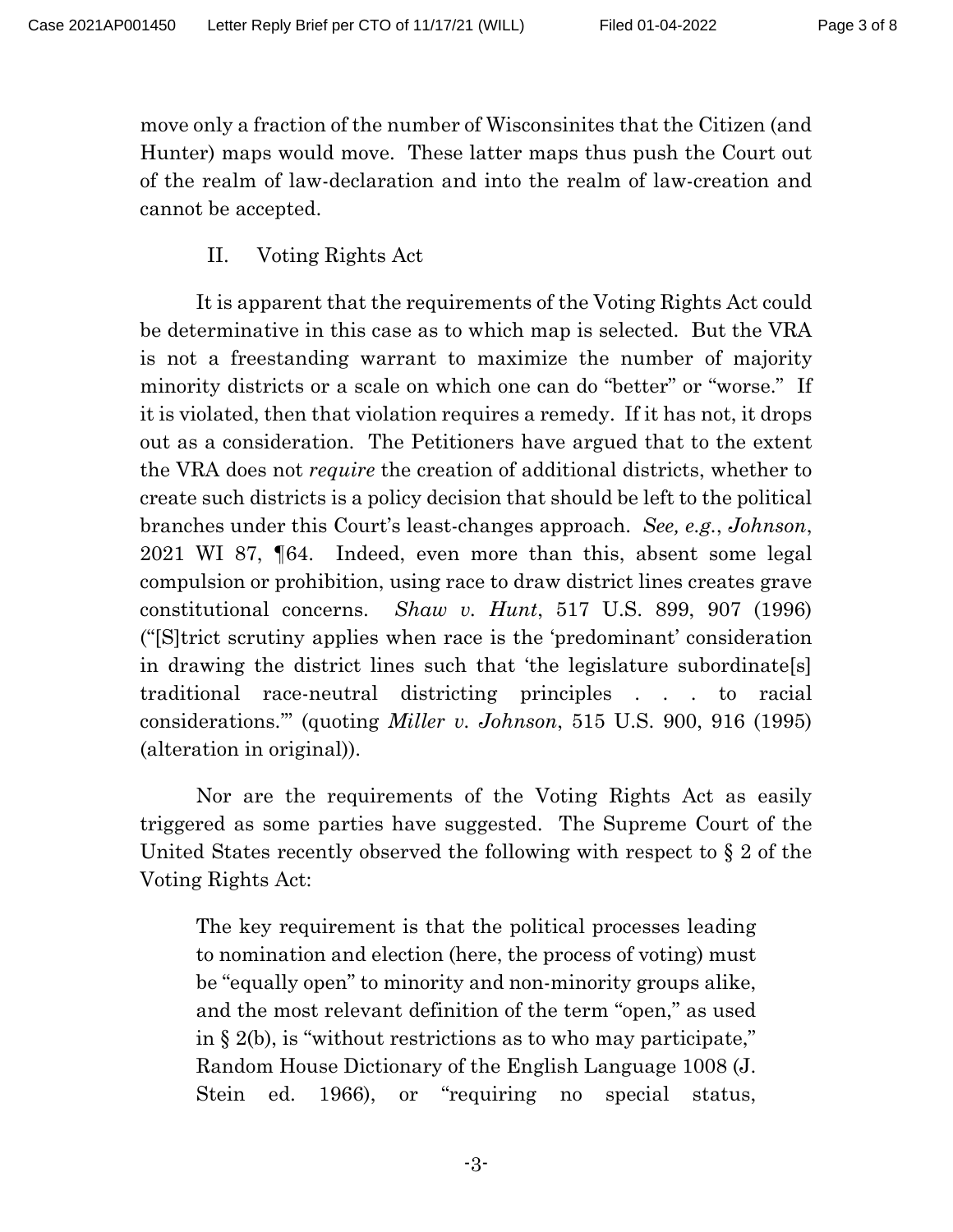identification, or permit for entry or participation," Webster's Third New International Dictionary 1579 (1976).

*Brnovich v. Democratic Nat'l Comm.*, \_\_\_ U.S. \_\_\_, 141 S. Ct. 2321, 2337 (2021).

Thus, the statutory requirements of "equal openness and equal opportunity are not separate" ones, *id.* at 2337-38, and the former remains the "touchstone" of VRA compliance. As noted above, those claiming a VRA violation must show a "restriction[] as to who may participate" or a "*special* status, identification, or permit for entry or participation" (emphasis added). Based on the evidence submitted in this case, none of the parties have done that. To the extent that lower court decisions can be read to create an obligation to maximize minoritymajority districts in light of bloc voting or societal discrimination, they do not survive *Brnovich*.

It is wrong, therefore, to say that the existence of some degree of racial bloc voting or reasonable and constitutional voting requirements (such as photo identification) that might be argued to have a disparate impact imposes a requirement to maximize the number of majority minority districts. Nor can such a requirement be found in allegations of general societal discrimination. If a litigant wishes to say there is a legal requirement—much less permission—to draw a seventh majority minority district, it will take more than the type of generalized allegations on offer here.

### III. State Legislative Maps

The Petitioners observed in their previous brief that the Hunter and Citizen Mathematician legislative maps moved far too many people across districts for their maps to qualify as "least change." Of the remaining maps, the Legislature's performed the best on the most important metric, population equality, suggesting that their maps should be chosen. None of the remaining factors changed this result.

The Governor, the Legislature's main competitor with respect to performance according to this Court's direction, reverses this approach.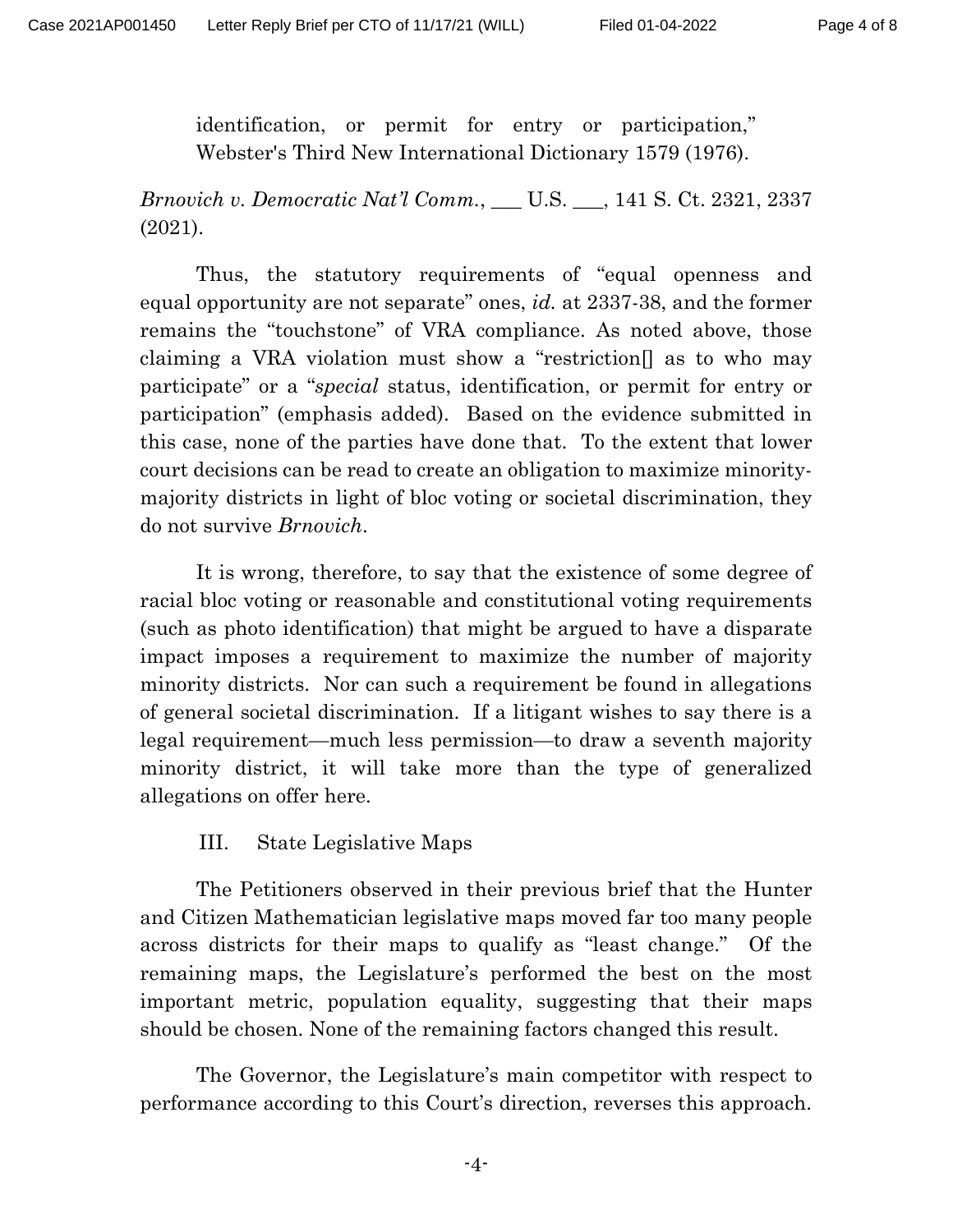In his view, any maps with under 2% population deviation are permissible options (but permissible is not the same as preferable), and of those options the one that scores the very best on least-changes measures should be chosen. But as the Governor acknowledges, while his *Assembly* map moves the fewest individuals across districts, the Legislature's *Senate* map moves the fewest individuals across districts. Gimpel Rep. 5-6. There is no obvious explanation for why forcing someone out of a Senate district is preferable to forcing someone out of an Assembly district. Nor is there a single obvious solution to how these least-changes measures should be balanced against each other.

In the Petitioners' view, while large differences among the parties in core retention is disqualifying for purposes of least changes (as in the case of the Citizens and Hunter Intervenors), small differences among the parties in this measure do not provide clear evidence that this Court has, in the exercise of its remedial authority, transgressed constitutional bounds (which is the purpose of the least change requirement). This is so because, as the Legislature has demonstrated, a small sacrifice in core retention can equal large gains with respect to the curing of the legal deficiency that is at the heart of this lawsuit—population inequality. The Legislature's legislative maps are twice as good (half the population deviation range) with respect to population equality as the Governor's. Given how closely the two score on core retention, this should provide the tiebreaker.

### IV. Congressional Maps

The Petitioners previously argued that because drawing legallycompliant Congressional maps is more straightforward than drawing state legislative maps, it is more difficult to distinguish between the parties' four Congressional proposals. Because the parties achieve perfect population equality, some greater sensitivity to least-changes is justified. The Legislature and Governor score best on this metric, although the Governor has a slight edge. Looking to splits and compactness for other tiebreakers, the Legislature has a slight edge. *See generally* Petitioners' Br. 10-11. Consequently, the Petitioners suggested that the Court could readily accept either proposal.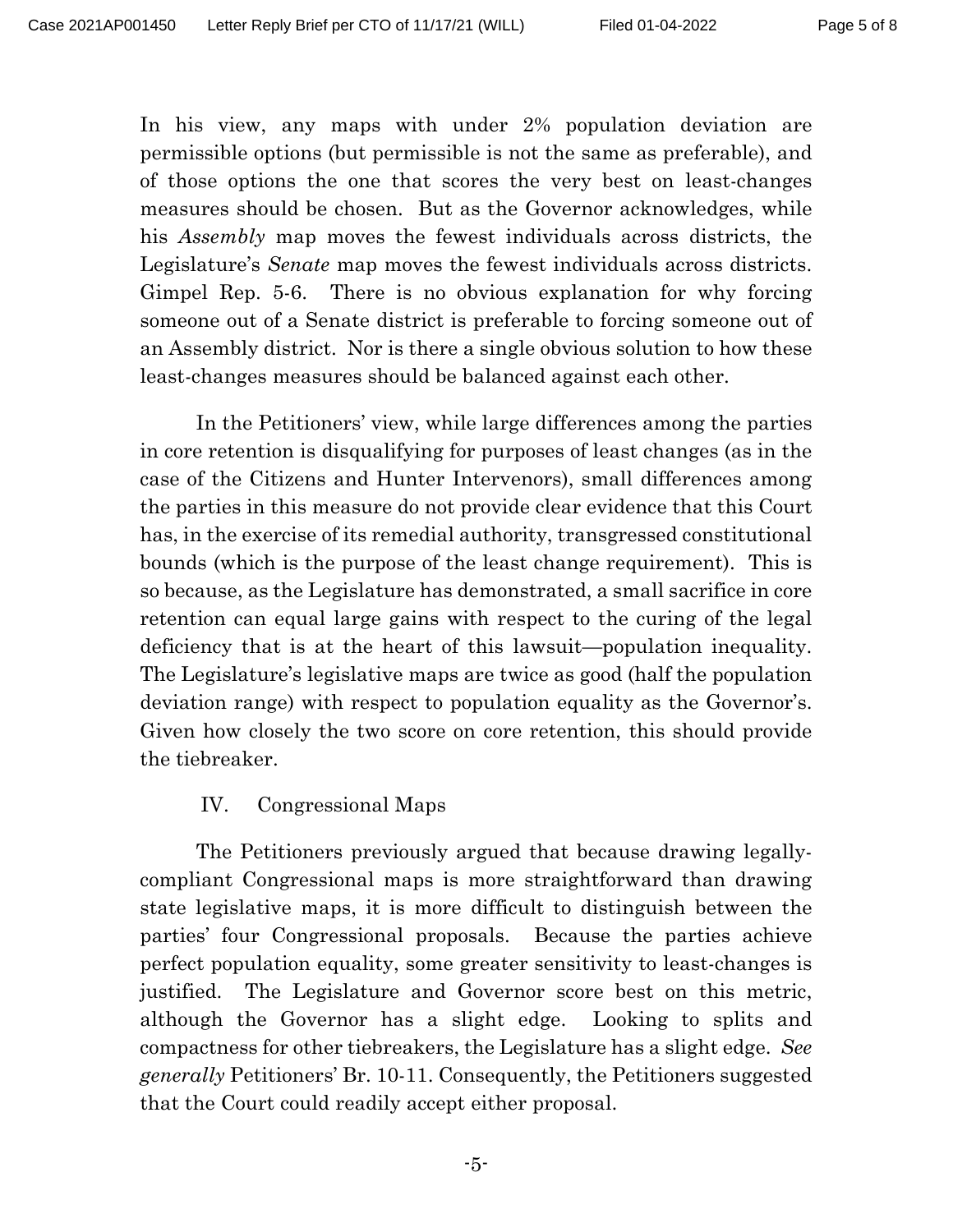In their response, the Congressmen have argued that contrary to their own approach, the other parties (including the Governor) have "offered no meaningful explanation for any of their proposed changes, including in terms of Wisconsin's political geography." Congressmen's Br. 5. Justice Hagedorn noted in his concurrence that these types of considerations—those relating to preserving communities of interest, for example—may provide one way of selecting between multiple legallycompliant maps. *Johnson v. Wisconsin Elections Comm'n*, 2021 WI 87, ¶83 (Hagedorn, J., concurring). The Petitioners would expect the Governor to attempt to explain his changes in reply, and this Court's decision between the two could rest on its assessment of this discussion.<sup>[1](#page-5-0)</sup>

Sincerely,

WISCONSIN INSTITUTE FOR LAW & LIBERTY, INC. *Attorneys for Petitioners*

 $\frac{1}{2}$ 

Richard M. Esenberg (WI Bar No. 1005622) Anthony LoCoco (WI Bar No. 1101773) Lucas Vebber (WI Bar No. 1067543) Wisconsin Institute for Law & Liberty, Inc. 330 East Kilbourn Avenue, Suite 725 Milwaukee, Wisconsin 53202-3141 Phone: (414) 727-9455 Facsimile: (414) 727-6385

<span id="page-5-0"></span><sup>&</sup>lt;sup>1</sup> An alternate tiebreaker has been identified by the Citizen Mathematicians. They observe that the Governor's Congressional map exhibits a two-person deviation range. Citizens' Resp. Br. 15; *accord* Gimpel Rep. 6. This compares to the Legislature's oneperson deviation range. Because of the importance of population equality and the ability for parties to obtain a one-person deviation, this could provide an additional ground for selection among the two maps.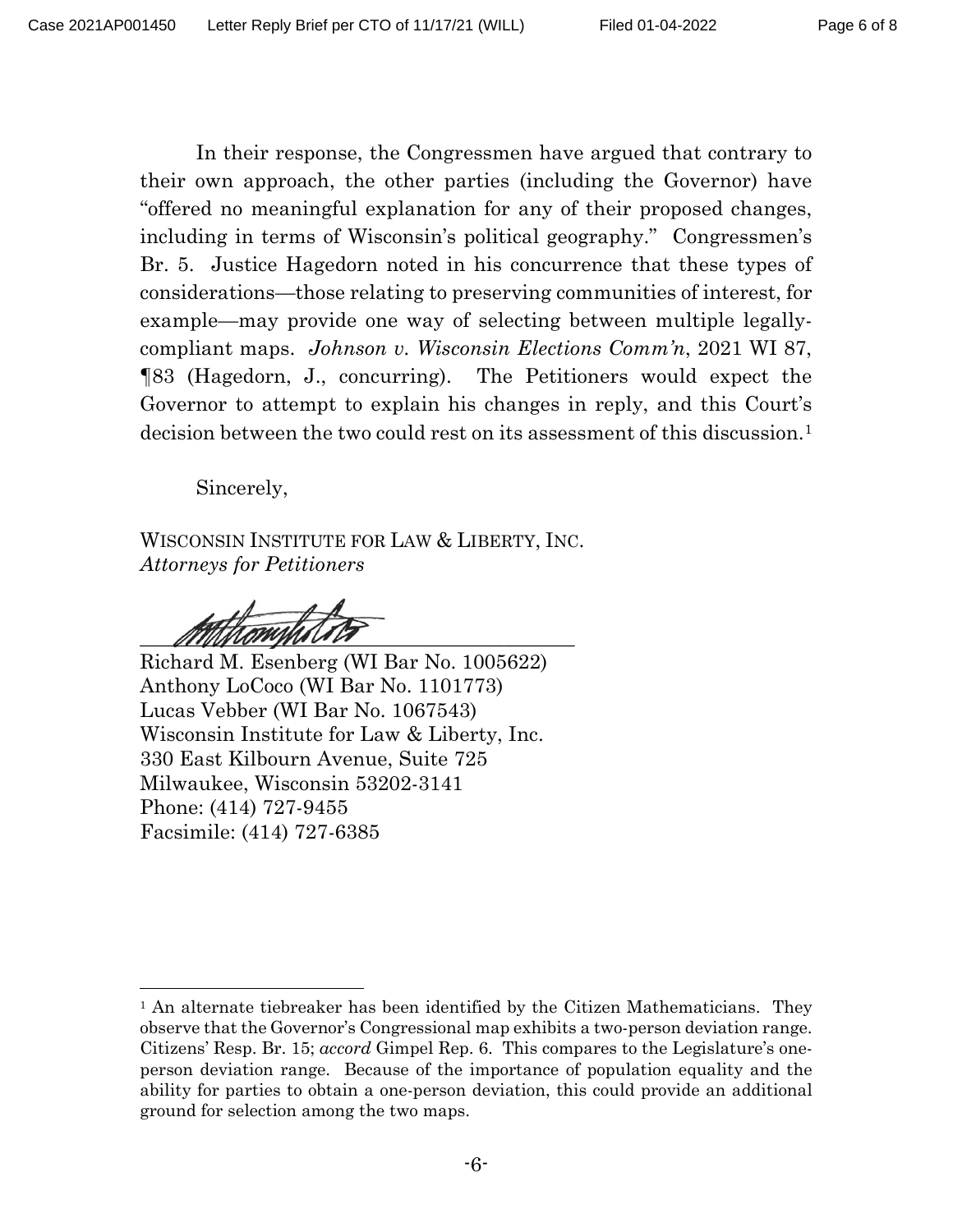### **CERTIFICATION**

I hereby certify that this letter-brief conforms to the rules contained in s. 809.19 (8) (b)-(c) for a brief produced with a proportional serif font. The length of this letter-brief is 1,644 words.

Dated this 4th day of January, 2022.

Signed,

Athtrompholi

 Anthony LoCoco (WI Bar No. 1101773) 330 East Kilbourn Avenue, Suite 725 Milwaukee, WI 53202-3141 Phone: (414) 727-9455 Fax: (414) 727-6385 alococo@will-law.org

*Attorney for Petitioners*